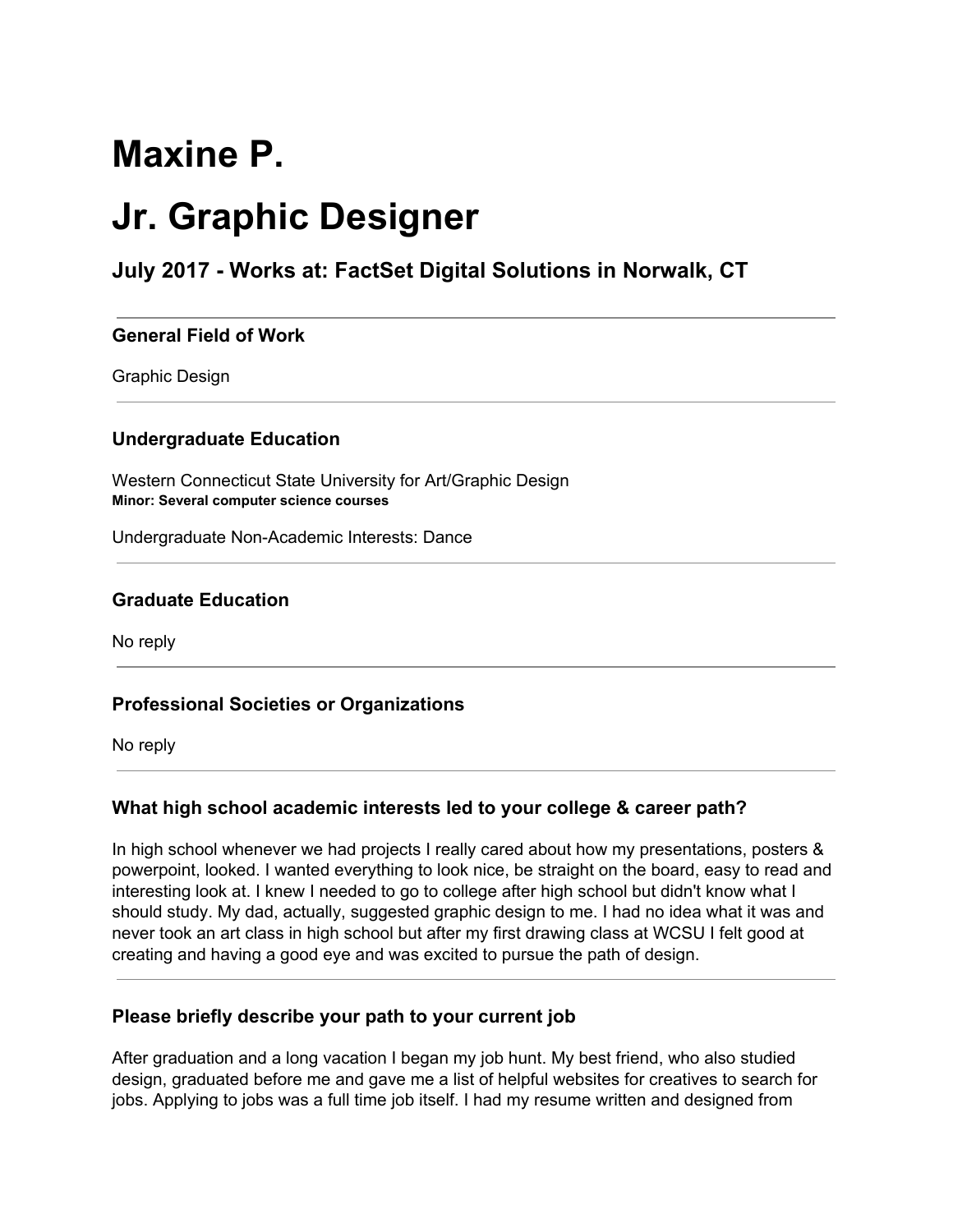senior year but during the application process it was needed to write cover letter specific for each job. I wrote one as a template and tweaked it for each application. I also applied to a staffing agency that job searched for me called Creative Circle. The first interview I went on was the result of me applying to a craigslist job ad. I didn't get the job, but got interview experience! The second interview was through Creative Circle and I nailed it. They decided they wanted me to work for them five minutes after I walked out the door. I currently work as a freelance Graphic Designer at my very first job after college. I've been here 10 months.

### **What are a few things that you like best about your job?**

I'll start out by saying the company I work for is very cool. They are a huge corporate global company and offer several perks to their employees. We get free drinks, coffee, and snacks in the kitchen that is restocked everyday. We also get a lunch stipend four days a week so lunch is mostly free. There is also a Starbucks downstairs. Since this is my first job out of college I really had no idea what to expect. There have been some highs and lows for me working here, but everything is a learning experience. I have learned some skills in my practice but have mostly learned about myself. I have gained experience working in an office setting, learned my place in the company and on the team, learned some social skills and how to be a good and dependable teammate.

# **What are the most important technical skills needed in your job?**

Being proficient in the Adobe Suite, specifically InDesign, Photoshop and Illustrator. Also how to be adaptive and be efficient in programs that you may not be as skilled in (for me Word and PowerPoint.) Having a good eye for design is also an important skill.

# **What are the most important non-technical skills needed in your job?**

Positivity, patience, creativity, inspiration. Dedication, motivation, drive. Time management, communication, prioritizing.

# **What are some of the most challenging aspects of your job?**

The most challenging part of my job is feeling like I am not important. I am a Jr designer and at a lower level where my creative voice doesn't matter, my job is just to produce materials from templates. There are times that I do get to be creative so it keeps me going. Another struggle I have is feeling connected to my company. As an artsy person I am not interested in the financial and digital world that I work in. This is how I know my first job out of college is not my forever job.

# **Any advice for students about to begin their college career?**

My best advice for job searching is to have a career in mind, go for it and don't be discouraged